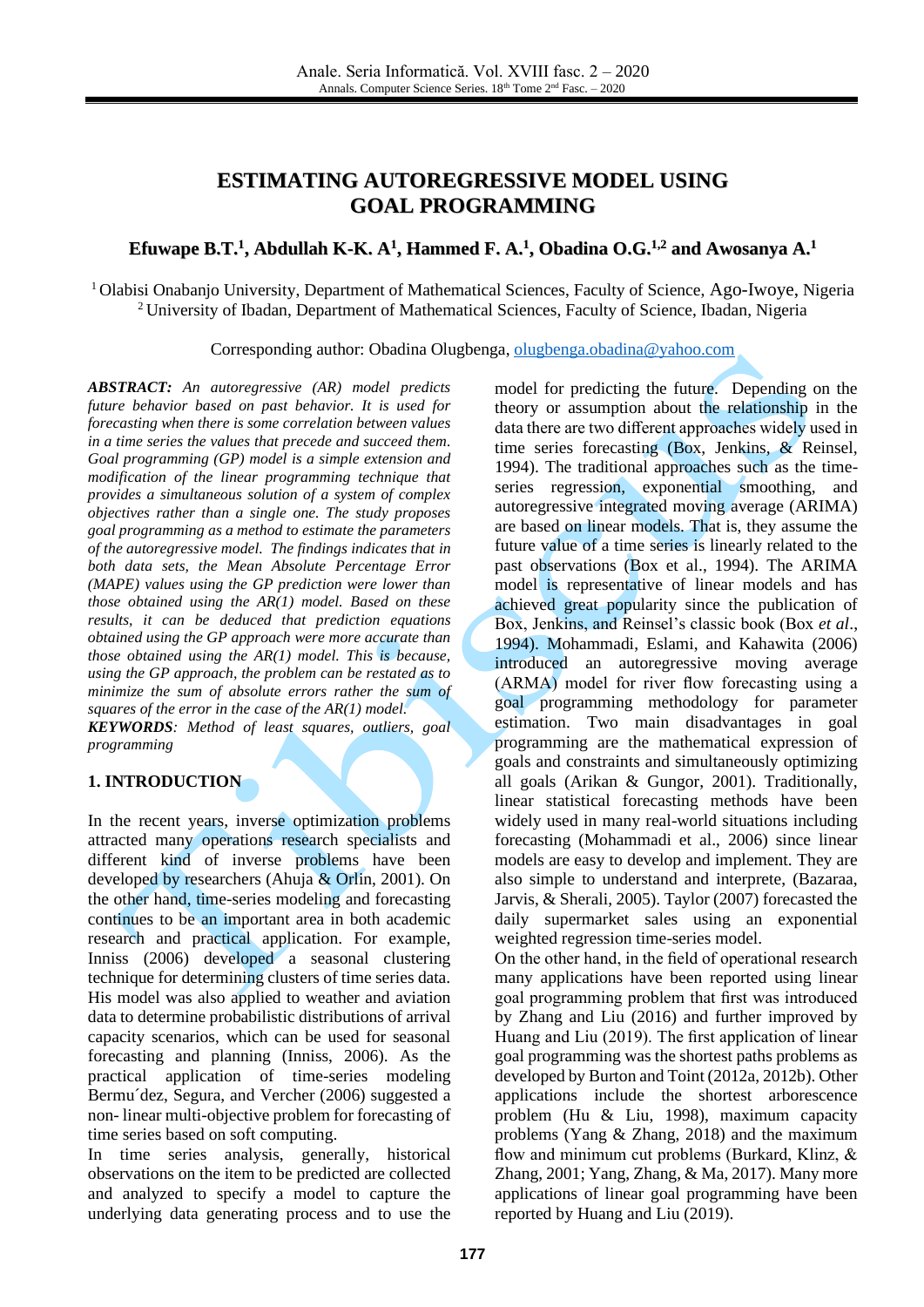Despite the large uses of linear programming in forecasting models there are little or no application reported in the literature using goal programming to estimate parameters of short term models.

The aim of the study is to propose a parameter estimation of autoregressive model using goal programming. The specific objectives of this study are:

- 1. To estimate autoregressive model of order one.
- 2. To make comparison on the performance of parameters  $AR(1)$  and parameter of  $AR(1)$ using goal programming using MAPE.

The data for the study is obtained from CDK Integrated Industries, producers of porcelain tiles of different sizes and luxury sanitary wares. The data collected are total production output and sales, between January, 2017 to December, 2018.

## **2. LITERATURE REVIEW**

Gupta and Kumar (2015) carried out a study to forecast the packaged food product sales using mathematical programming. The scope of the subject is wide and the techniques chosen reflect particular interests and concerns. In this study Linear Programming is used to estimate the parameters of time series forecast by minimising one error index (MAD, MAPE, MPE) and they are compared with the time series forecasting method. Linear Programming is used to estimate the parameters of times series forecast with optimisation objectives to minimise forecasting error and it is compared them with the traditional time series forecasting models. The linear programming approach improves the accuracy of forecast and outperforms all the other techniques. The use of a mathematical programming provides a formal, logical way of thinking about this decision process. This should increase the understanding of this problem area and increase the quality of decisions.

Vyskocil (2018) combine methods of time-series prediction together with stochastic optimization concepts. They create a flexible inventory control pipeline, which is capable of generating goods ordering decisions that consider demand uncertainty, goods durability, shortage costs, warehousing costs, and both fixed and per-unit ordering costs. The pipeline is enriched with the progressive hedging decomposition algorithm, which helps to reduce computation times and improves the capability of our models to reduce risks of unexpected demand outcomes.

Mahdiraji et al. (2019) discusses the primary criterion that influences electricity consumption and uses the singular spectrum analysis based on these factors to predict use. Besides, a fuzzy regression model is represented to optimise function. Results of optimisation show a considerable reduction in comparison with SSA forecasting method, indicating the efficiency of the offered method. Eventually results considerably assume that attention to a way of construction and improvements of the culture of use is a priority of the persons making decisions to reduce radical electric consumption in Iran and to become more optimistic concerning management of an electrical network.

Mohammadi *et al*. (2006) used goal to minimize the error for a specific season of the year as well as for the complete series. Goal programming (GP) was used to estimate the ARMA model parameters. Shaloo Bridge station on the Karun River with 68 years of observed stream flow data was selected to evaluate the performance of the proposed method. The results when compared with the usual method of maximum likelihood estimation were favourable with respect to the new proposed algorithm.

Mohammadi, et al. (2006) proposed a goal programming method of estimating the parameters of ARMA model to forecast river flow River flow. The results when compared with the usual method of maximum likelihood estimation were favourable with respect to the new proposed algorithm.

Maizah et al. (2005) proposed a goal programming as a method to estimate regression model parameters when outlier must be included in the analysis

## **3. METHODOLOGY**

## **Estimating AR Model Parameters Using Goal Programming**

Recall that for the OLS estimation,  $y_t = X_t' \beta + \varepsilon_t, t = 1, ..., T$  (1) With the assumptions 1.  $E(\varepsilon_t | X_t) = 0$ 2.  $E(X_t X_t')$  is non singular

3.  $(y_t, X_t')'$  is stationary and weakly dependent  $\hat{\beta} \stackrel{p}{\rightarrow} \beta$  as  $T \rightarrow \infty$ 

For the  $AR(1)$  model, that is the first order process, which means that the current values is based on the immediate preceding value.

$$
y_t = \phi y_{t-1} + \varepsilon_t, \ t = 1, ..., T
$$
 (2)

 $\varepsilon_t$ ~*i. i. d N*(0,  $\sigma^2$ )  $y_0$  fixed / known

Equivalently, between (1) and (2), we have;

$$
X_t = y_{t-1}, \beta = \phi
$$

Hence,

$$
\hat{\phi}_{OLS} = \frac{\frac{1}{T} \sum_{t=1}^{T} y_{t-1} y_t}{\frac{1}{T} \sum_{t=1}^{T} y_{t-1}^2}
$$

We have to show that our  $AR(1)$  model satisfy consistency of the OLS estimation.

Assumption:  $|\phi| < 1 \Rightarrow y_t$  is stationary and weakly dependent.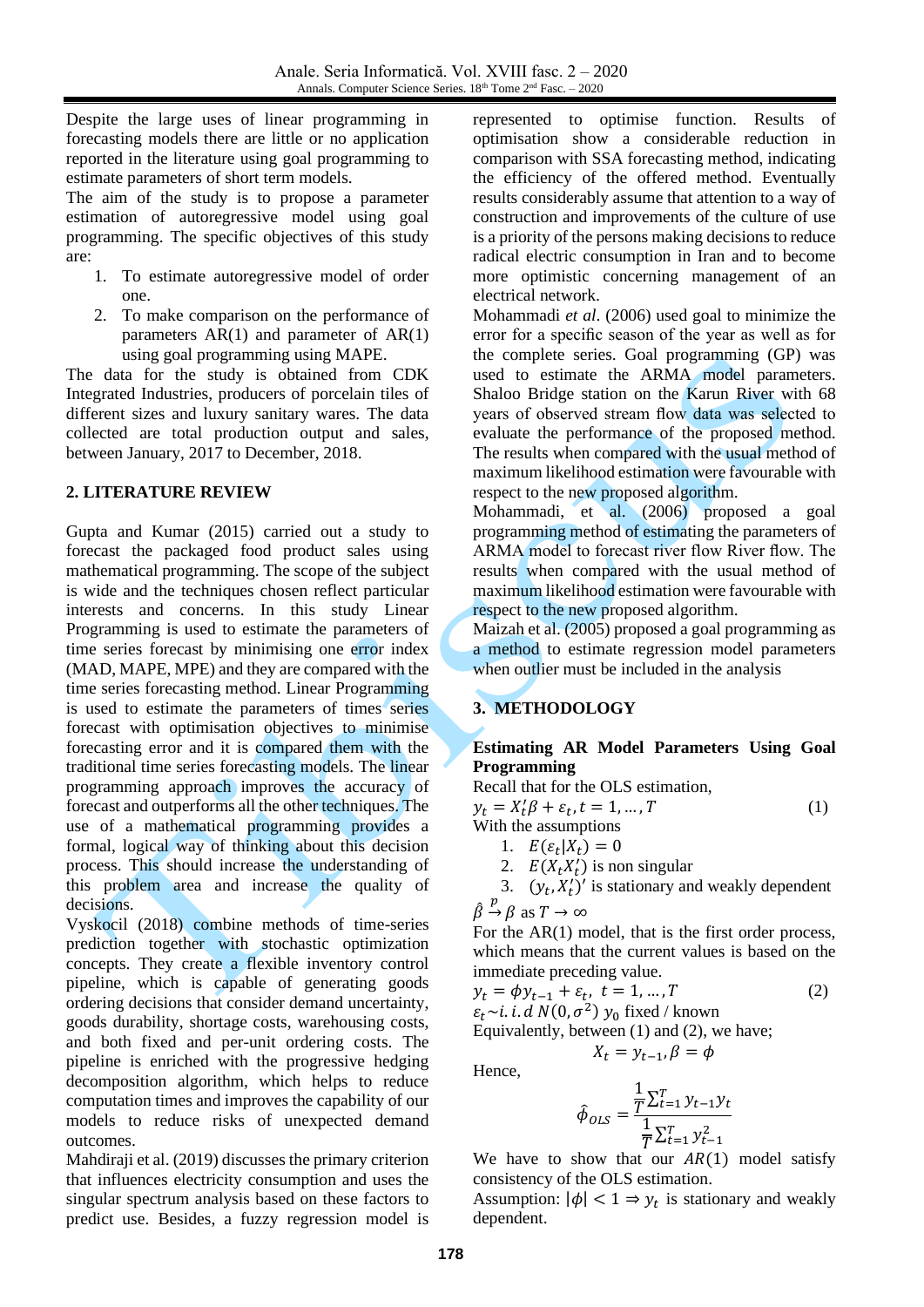1. 
$$
E(y_t|y_{t-1}) = 0
$$
  
\n $y_{t-1} = \phi y_{t-2} + \varepsilon_t$   
\n $\vdots$   
\n $= \phi^{t-1} y_0 + \sum_{t=1}^T \phi^{t-1-t} \varepsilon_t = f(\varepsilon_t, ..., \varepsilon_{t-1}, y_0)$ 

This variable is by construction independent of  $\varepsilon_t$  as we have assumed that  $\varepsilon_t$  are independent over time. Hence,  $E(\varepsilon_t | y_{t-1}) = E(\varepsilon_t) = 0$ 

2. 
$$
E(y_{t-1}^2)
$$
 is non singular.  
  $0 \le E(y_{t-1}^2) < \infty$ 

Recall that,

$$
E(y_{t-1}^2) = \frac{\sigma^2}{1 - \phi^2} \text{ if } |\phi| < 1.
$$

3. Since  $|\phi| < 1$ ,  $(y_t)$  is stationary and weakly dependent.

If  $|\phi|$  < 1, then  $\hat{\phi}_{OLS}$  $\stackrel{p}{\rightarrow} \phi$ 

In estimating  $AR(1)$  parameter using goal programming.

From  $y_t = \phi y_{t-1} + \varepsilon_t$ 

$$
\varepsilon_t = y_t - \phi y_{t-1}
$$

The general goal programming model can be expressed as follows.

Minimize

$$
Z = \sum_{i=1}^{m} (d_i^- + d_i^+)
$$

Subject to the linear constraints.

Goal constraints:

$$
\sum_{j=1}^{n} a_{ij}x_j + d_i^- - d_i^+, i = 1, 2, ..., m
$$

System constraints:

$$
\sum_{j=1}^{n} a_{ij} x_j \begin{bmatrix} \leq \\ = \\ \geq \end{bmatrix} b_i, i = m+1, \dots, m+p
$$

With  $x_j, d_i, d_i^+ \ge 0$  for  $i = 1, 2, ..., m$  and  $j =$  $1, 2, ..., n$ 

Equivalently,  $d_i^- - d_i^+ = \varepsilon_t$  and  $y_t = b$ 

Rewriting the  $AR(1)$  in terms of goal programming, we have; Minimize

$$
Z=\sum_{i=1}^m (d_i^-+d_i^+)
$$

Subject to the linear constraints.

Goal constraints:

 $\phi y_{t-1} + \varepsilon_t$ System constraints:

$$
\begin{aligned}\n\phi_{v_{t-1}} \leq \phi_{v_{t-1}} \leq \end{aligned}
$$

$$
\phi y_{t-1} \begin{bmatrix} = \\ = \\ \geq \end{bmatrix} y_t,
$$

Note: There is only one goal

#### **4. RESULTS**

The data adopted for this study is presented in Table 1. The variables used in this study are discussed in this subsection to establish their meaning.

Production of Porcelain tiles: This is a US term, and defined in American Society for Testing and Materials standard C242 as a ceramic mosaic tile or paver that is generally made by dust-pressing and of a composition yielding a tile that is dense, finegrained, and smooth, with sharply-formed face, usually impervious. The colours of such tiles are generally clear and bright. In this study, the total production output and sales are used.

|                        |  | Table 1: Total Production Output and total sales of |  |  |  |
|------------------------|--|-----------------------------------------------------|--|--|--|
| <b>Porcelain tiles</b> |  |                                                     |  |  |  |

| <b>MONTHS</b>           | <b>TOTAL</b><br><b>PRODUCTION</b><br><b>OUTPUT(SQM)</b> | <b>TOTAL SALE</b><br>(A) |  |
|-------------------------|---------------------------------------------------------|--------------------------|--|
| 2017:01:00              | 164303                                                  | 36450                    |  |
| 2017:02:00              | 148302                                                  | 113236                   |  |
| 2017:03:00              | 155196                                                  | 130436                   |  |
| 2017:04:00              | 172691                                                  | 77225                    |  |
| 2017:05:00              | 142988                                                  | 137276.46                |  |
| 2017:06:00              | 78433.01                                                | 129460.55                |  |
| 2017:07:00              | 45488                                                   | 74711.95                 |  |
| 2017:08:00              | 206030.87                                               | 109905                   |  |
| 2017:09:00              | 209030.87                                               | 178450.88                |  |
| 2017:10:00              | 203930.01                                               | 151552.88                |  |
| 2017:11:00              | 209030.87                                               | 201067                   |  |
| 2017:12:00              | 180509.22                                               | 177063.5                 |  |
| 2018:01:00              | 290533.61                                               | 98406.41                 |  |
| 2018:02:00              | 299527.07                                               | 240094.9                 |  |
| 2018:03:00              | 302368.47                                               | 292836.8                 |  |
| 2018:04:00              | 307037.08                                               | 271085.46                |  |
| 2018:05:00              | 209648.55                                               | 202475.51                |  |
| 2018:06:00              | 306587.61                                               | 180073.95                |  |
| 2018:07:00              | 287108.63                                               | 302841.23                |  |
| 2018:08:00              | 298781.99                                               | 200311.3                 |  |
| 2018:09:00              | 306909.15                                               | 250393.89                |  |
| 2018:10:00<br>309919.15 |                                                         | 289063.89                |  |

Source: CDK Ceramic Industries, 2019

## **4.1 Descriptive Analysis Descriptive Statistics**

The descriptive statistics of the monthly time series variables used in the study are presented in Table 4.2 below. Descriptive statistics describes the basic features of the data and form the basis of virtually every quantitative analysis of data in a study. This is of essence as it profiles the characteristics of the variables engaged in the country and suggests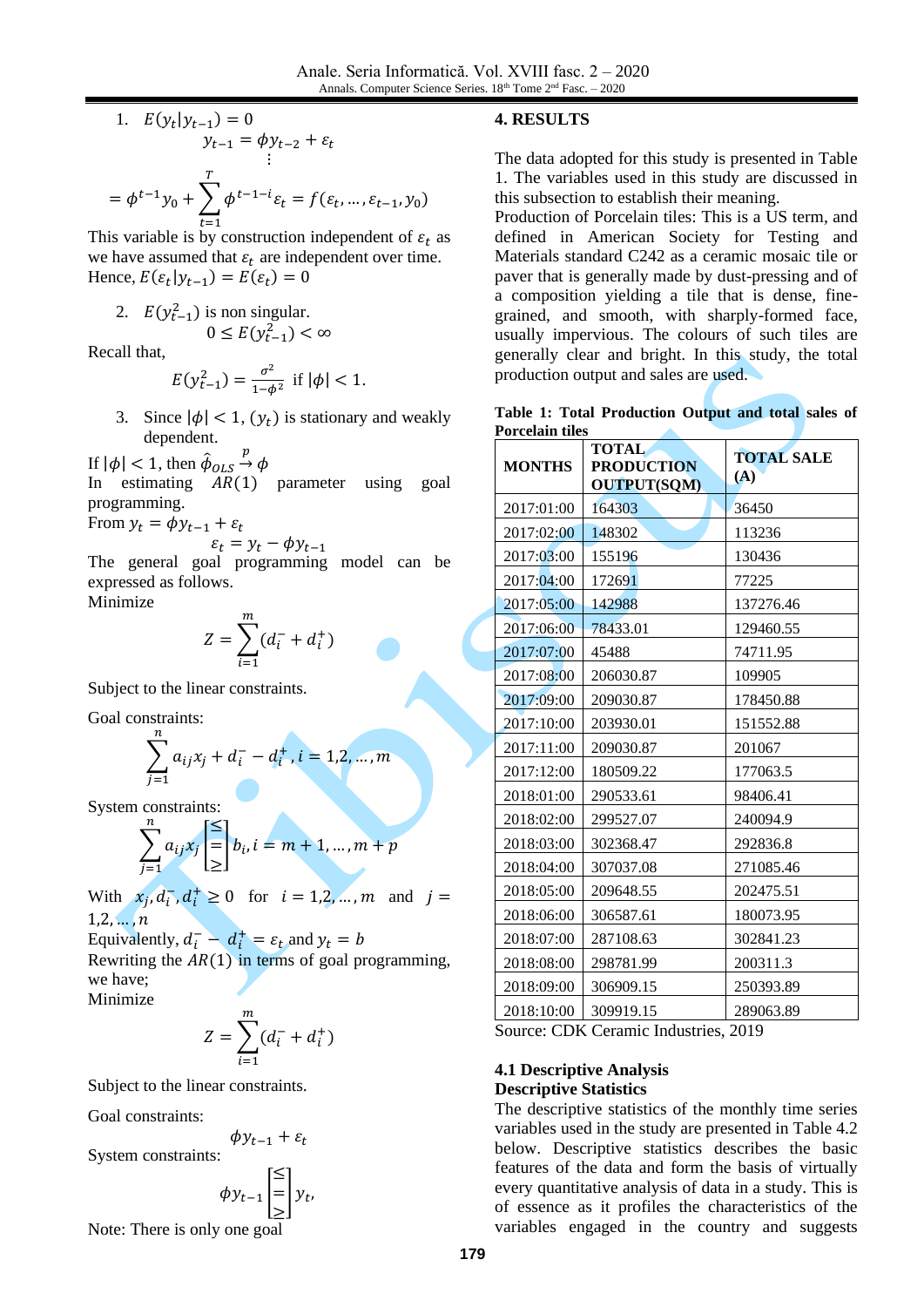possible pliable models for the study. It is observed that all the mean and median values are positive and similar, which suggests that the distribution of the individual variables are normal (i.e., bell-shaped).

Skewness is a measure of the symmetry and asymmetry nature of random individual variable about its mean, which can be positive or negative, or even undefined depending on the biasness of the tails (Gujarati, 1999). The skewness of production output and sales, which are -0.6 and 0.04 respectively. In addition, the Kurtosis is a parameter that describes how tall and sharp the central peak is, relative to a standard bell curve. The kurtosis of production output and sales are below 3.0, which means that they have normal frequency (platykurtic). This means that their central peak is lower and broader.

The descriptive statistics of the annual time series variables used in the study are presented Table 2.

| Variable        | <b>Total Production</b> | Total Sale (A) |
|-----------------|-------------------------|----------------|
|                 | <b>Output (SQM)</b>     |                |
| N               | 24                      | 24             |
| Mean            | 226884                  | 185522         |
| <b>SE</b> Mean  | 16290                   | 16699          |
| <b>StDev</b>    | 79805                   | 81809          |
| Variance        | $6.4E + 09$             | $6.7E + 09$    |
| Minimum         | 45488                   | 36450          |
| Maximum         | 310407                  | 305262         |
| Range           | 264919                  | 268812         |
| <b>Skewness</b> | $-0.6$                  | 0.04           |
| <b>Kurtosis</b> | $-0.54$                 | $-1.12$        |

**Table 2: Descriptive Statistics of Variables**

Source: Author's Computations

#### **Time Plot**

The descriptive analysis was used to summarized the characteristics of the variables consider in this research work with a view of showing the important features of each of the variables through the use of time plot.



Fig. 1 Time plot of production output, 2017-2018

The time plot for the production output shows a shortterm movement of the value in the series in different direction over the period considered. This movement is characterized by a sinusoidal increase in the values of the production output over the period of time. This movement is referred to as secular variation or secular movement. By fitting a straight line freely by hand on the plotted points on the time plot for production output stretching over the period, this plotted point forms a line and this line is the trend of the time plot for production output.



The time plot for sales shows a short-term movement in the series in different direction over the period considered. By fitting a straight line freely by hand on the plotted points on the time plot for sales stretching over the period, this plotted point forms a line and this line is the trend of the time plot for sales.

#### **Correlogram**



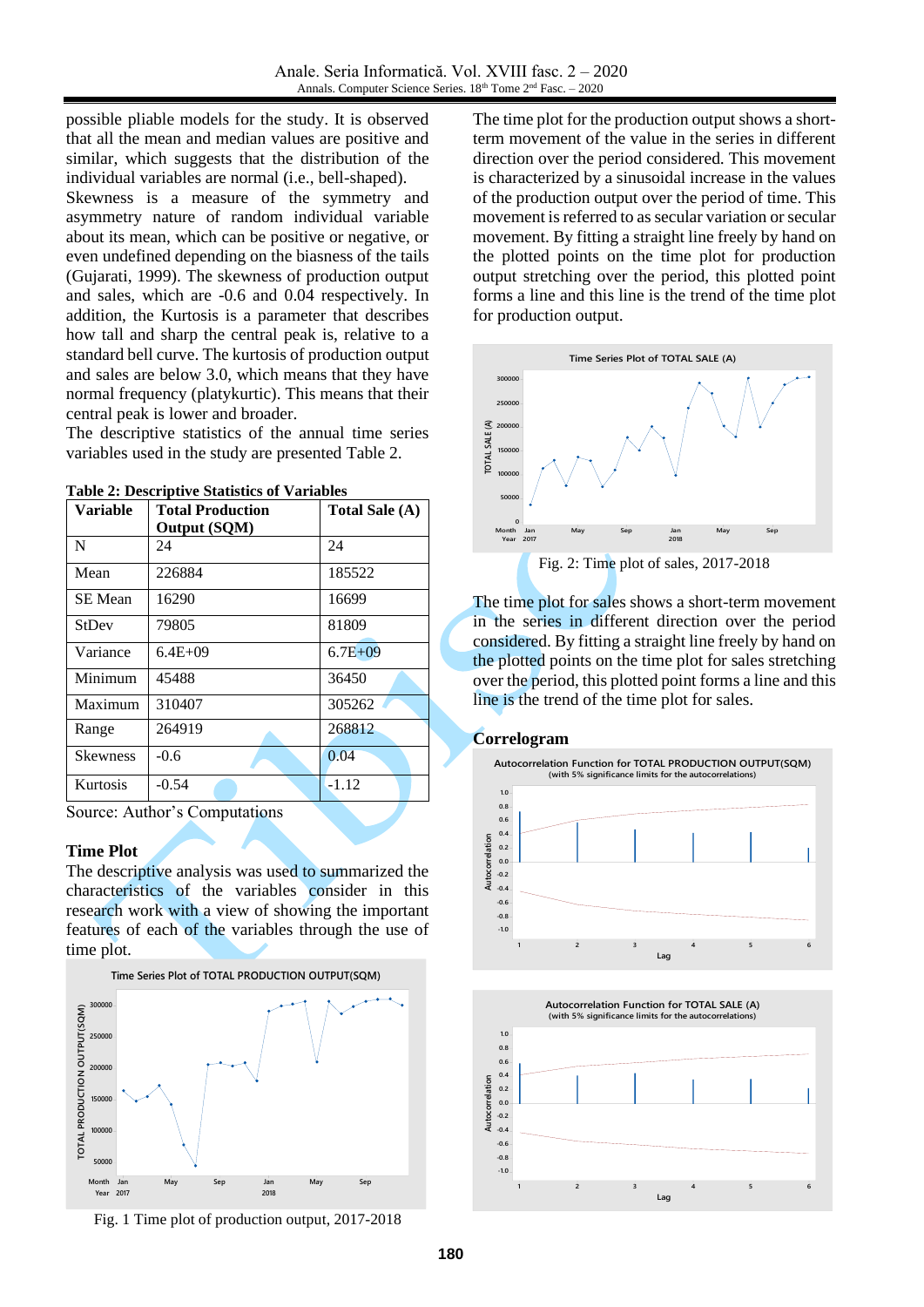**Autoregressive Models**

| <b>Type</b> | Coef      | <b>SE</b> | <b>T-Value</b> | <b>P-Value</b> |
|-------------|-----------|-----------|----------------|----------------|
|             |           | Coef      |                |                |
| AR          | 0.668     | 0.163     | 4.11           | 0.000          |
| Constant    | 1.7685    | 0.0327    | 54.13          | 0.000          |
| Mean        | 5.3224    | 0.0983    |                |                |
| MAPE        | 0.0255007 |           |                |                |

#### **AR(1) Model for Total Production Output**

The AR(1) model obtained in given as:  $y_t = 0.668y_{t-1}$ 

#### **AR(1) for Sales**

| <b>Type</b> | Coef      | <b>SE</b>   | <b>T-Value</b> | <b>P-Value</b> |
|-------------|-----------|-------------|----------------|----------------|
|             |           | <b>Coef</b> |                |                |
| $AR$ 1      | 0.769     | 0.151       | 5.08           | 0.000          |
| Constant    | 1.1954    | 0.0369      | 32.39          | 0.000          |
| Mean        | 5.175     | 0.160       |                |                |
| <b>MAPE</b> | 0.0326417 |             |                |                |

The AR(1) model obtained in given as:  $y_t = 0.769y_{t-1}$ 

## **Estimating AR(1) with Goal Programming**

There is only one goal. The goal is to predict the total product output.

## **Total Production Output**

| Decision variable analysis   Value   MAPE |     |           |  |
|-------------------------------------------|-----|-----------|--|
| $y_{t-1}$                                 | .58 | 0.0234109 |  |

The GP result is  $y_{t-1} = 0.58$ . From the result, we can write the predicted equation as  $y_t = 0.58y_{t-1}$ 

**Sales**

| <b>DUILD</b>                            |     |                    |
|-----------------------------------------|-----|--------------------|
| Decision variable analysis Value   MAPE |     |                    |
| $y_{t-1}$                               | .76 | $\big  0.03123587$ |

The GP result is  $y_{t-1} = 0.76$ . From the result, we can write the predicted equation as

$$
y_t = 0.76y_{t-1}
$$

When choosing between competing models or when evaluating an existing model, measures that summarize the overall accuracy provided by the model (s) should be used. Generally, the closer the predicted is to actual, the more accurate the model is. Thus, the quality of a model can be evaluated by examining the series of predicted error. Since MAPE is measured as a percentage, it is particularly useful for comparing the performance of a model in different units. A large value of MAPE means that the value of the error is large.

#### **CONCLUSION**

The study developed as parameter estimation method using goal programming. The data used for the study were obtained CDK Ceramic Industries, makers of high quality ceramic tiles and sanitary wares. Obtained was for total production output and sales for periods, January, 2017 to December, 2018.

The data obtained were modelled using Autoregressive model of order one and the parameters obtained. Also, the goal programming was used to obtain the parameters of the AR(1) model. Both methods were compared, using the MAPE (Mean Absolute Percent Error).

In both data sets, the MAPE values using the GP prediction were lower than those obtained using the  $AR(1)$  model. Based on these results, it can be deduced that prediction equations obtained using the GP approach were more accurate than those obtained using the  $AR(1)$  model. This is because, using the GP approach, the problem can be restated as to minimize the sum of absolute errors rather the sum of squares of the error in the case of the AR(1) model.

# **REFERENCES**

- [1] Atmaca, E.; Pehlivan, C.; Aydog˘ du, B.; Yakici, M. (2012). Nurse Scheduling Problem and Application. Erciyes Univ. J. Inst. Sci. Technol., 28, 351–358.
- [2] Azaiez, M.N.; Al Sharif, S.S. (2005). A 0-1 Goal Programming Model for Nurse Scheduling. Comput. Oper. Res., 32, 491–507.
- [3] Bag˘, N.; Özdemir, N.M.; Eren, T. (2012). 0-1 Goal Programming and ANP Method and Nurse Scheduling Problem Solution. Int. J. Eng. Res. Dev., 4, 2–6.
- [4] Bard, J.F.; Binici, C. (2003). Staff Scheduling at the United States Postal Service. Comput. Oper. Res., 30, 745–771.
- [5] Bedir, N. (2018). Shift Scheduling Problems Solution with Combined Ahppromethee and Goal Programming Methods: An Aplication in Hydroelectric Power Plant. Master 's Thesis, Kirikkale University, Kirikkale, Turkey.
- [6] Bektur, G.; Hasgül, S. (2013). Workforce Scheduling Problem According to Seniority Levels: An Application for A Service System. Afyon Kocatepe Univ. J. Fac. Econ. Adm. Sci., 15, 385–402.
- [7] Castillo, I.; Joro, T.; Li, Y.Y. (2009). Workforce Scheduling with Multiple Objectives. Eur. J. Oper. Res., 196, 162–170.
- [8] Goal Programming estimates of Linear Regression Parameters, MATEMATIKA, 21(2), 101-112.